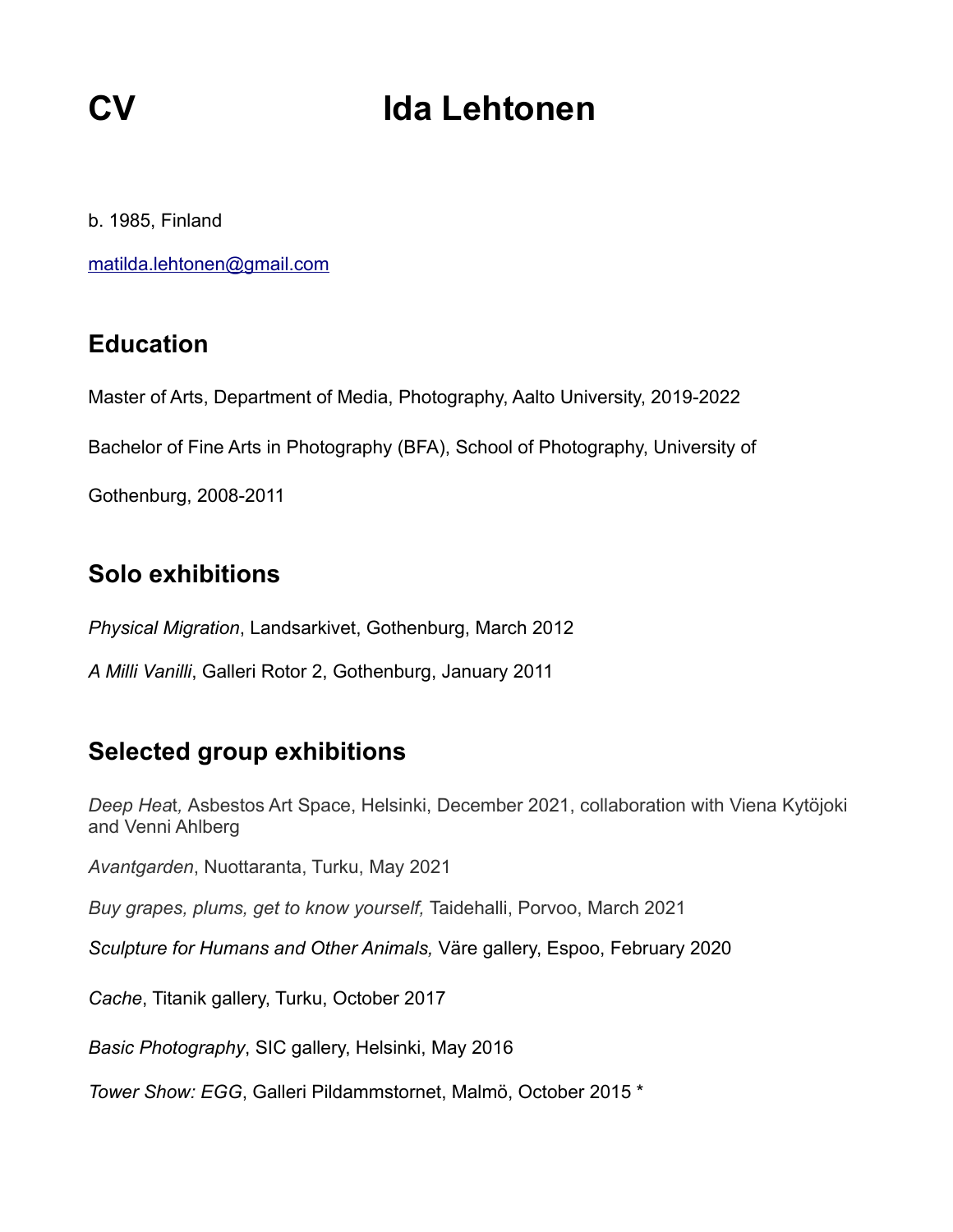*Golden Momemtum*, Kutomo, Turku, July 2014

*ΣNIGMA*, Minibar gallery, Stockholm, April 2014 \*

*Surface Poetry,* Boetzelaer Nispen gallery, Amsterdam, January 2014

*New: Performing the Archive*, Skogen, Gothenburg, November 2013 \*

*Housing Work*, Hit gallery, Gothenburg, April 2013

*Beauty Parlour,* Revenue gallery, Stockholm, December 2012

*The Importance of being in the kitchen*, BFA Gallery – PNCA, Portland, November 2012

*Final Fantasies*, Yoga Center gallery, Gothenburg, September 2012

*Bring Your Own Beamer,* Under Bron, Stockholm, March 2012

*How are you feeling about the weather,* Higgins Gallery, Portland, December 2011

*So Real*, B-Galleria, Turku, November 2011

*Mawu-lisa*, The New Gallery, London, July 2011

*The Winter sighed to the spring*, Röda Sten konsthall, Gothenburg, April 2011

I*NFO-BOMB,* Festival Nrmal, Monterrey, March 2011

*Read/Write*, 319 Scholes gallery, New York, March 2011

*Twice Removed*, Golden Age, Chicago, January 2011

*Wave Int'l*, Co-Prospherity Sphere, Chicago, October 2010

*Sen-oren,* Galleri Box, Gothenburg, July 2010

*The Mutual Friend,* School of Photography, Gothenburg, May 2010

*Borders*, Detroit Stockholm gallery, Stockholm, April 2010

*Serial Chillers In Paradise*, Jstchillin.org, February 2010

*I E - Making something out of nothing*, Galleri Rotor 2, Gothenburg, August 2009

*Big Bang,* School of Photography, Gothenburg, May 2009